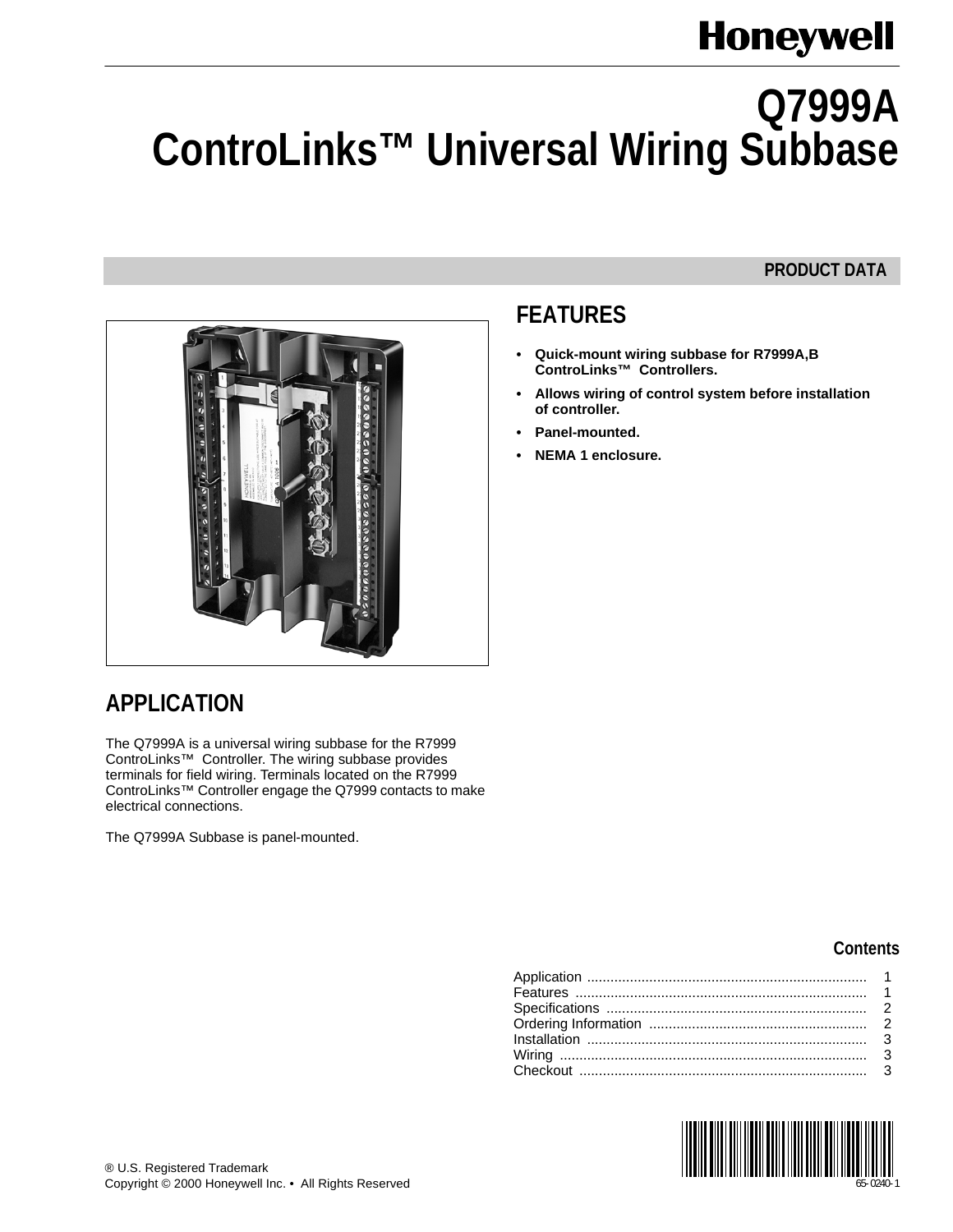#### <span id="page-1-0"></span>**SPECIFICATIONS**

**Weight:** 10 oz (0.28 kg). **Dimensions:** See Fig. 1. 7-1/8 (181) 3 (76) 6 (152) 5-1/8 (130) 1-1/16 (27) M16549  $11/16$ (17) 3 (76) (WITH R7999 INSTALLED) 1-1/16  $(27)$ 

**Fig. 1. Approximate dimensions of Q7999A ControLinks™ Universal Wiring Subbase in in. (mm).**

**Enclosure:** NEMA 1. **Approvals:**

Underwriters Laboratories Inc. (UL). Canadian Standards Association (CSA): Pending. European Community (CE): Pending. Factory Mutual (FM): Pending.

#### <span id="page-1-1"></span>**ORDERING INFORMATION**

When purchasing replacement and modernization products from your TRADELINE® wholesaler or distributor, refer to the TRADELINE® Catalog or price sheets for complete ordering number.

If you have additional questions, need further information, or would like to comment on our products or services, please write or phone:

- **1.** Your local Home and Building Control Sales Office (check white pages of your phone directory).
- **2.** Home and Building Control Customer Logistics Honeywell Inc., 1885 Douglas Drive North Minneapolis, Minnesota 55422-4386 (612) 951-1000
- In Canada—Honeywell Limited/Honeywell Limitée, 35 Dynamic Drive, Scarborough,Ontario M1V 4Z9.

International Sales and Service Offices in all principal cities of the world. Manufacturing in Australia, Canada, Finland, France, Germany, Japan, Mexico, Netherlands, Spain, Taiwan, United Kingdom, U.S.A.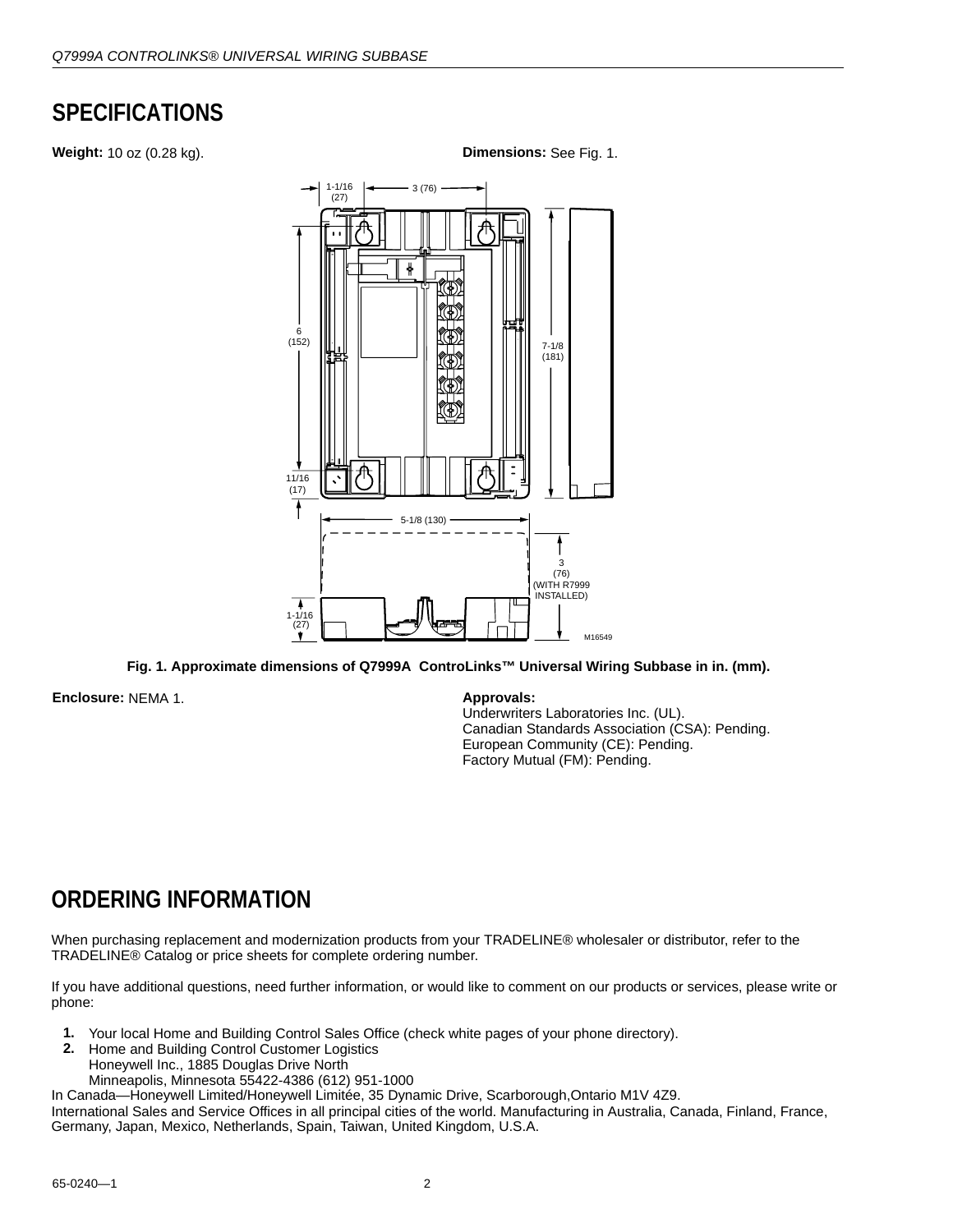## <span id="page-2-0"></span>**INSTALLATION**

#### **When Installing This Product...**

- **1.** Read these instructions carefully. Failure to follow them could damage the product or cause a hazardous condition.
- **2.** Check the ratings given in the instructions and on the product to make sure the product is suitable for your application.
- **3.** Installer must be a trained, experienced, Flame Safeguard service technician.
- **4.** Disconnect the power supply before beginning installation to prevent electrical shock and equipment damage. More than one disconnect can be involved.
- **5.** All wiring must comply with applicable local electrical codes, ordinances and regulations.
- **6.** All line voltage wiring must be NEC Class 1 in the U.S.
- **7.** After installation is complete, checkout product operation as provided in these instructions.

# **WARNING**

**Electrical Shock Hazard. Can cause serious injury or death.** Disconnect power supply before beginning installation to prevent electrical shock and equipment damage. More than one disconnect can be involved.

Follow the equipment manufacturer instructions, if available. Otherwise, proceed as follows.

## **Mounting**

NOTE: For installation dimensions, see Fig. 1.

- **1.** Place the subbase in a location within the ambient temperature rating of the R7999 ControLinks™ Controller. Refer to the appropriate R7999 instructions. Be sure to allow adequate clearance for service, installation and access to electrical field connections.
- **2.** Place the subbase on the panel and mark the location of the four mounting holes.
- **3.** Insert the mounting screws, using four number 8 screws (purchased separately), tightened securely.

## <span id="page-2-1"></span>**WIRING**

- **1.** Refer to equipment manufacturer wiring information and R7999 specifications for correct subbase wiring.
- **2.** Provide overload protection and disconnect means as required. Disconnect the power supply from the main disconnect before beginning installation to prevent electrical shock and equipment damage. More than one disconnect can be involved.
- **3.** All wiring must comply with appropriate electrical codes, ordinances and regulations. In the U.S. use NEC Class (Line Voltage) wiring.
- **4.** Recommended grounding practices:
	- a. Each R7999 ControLinks™ Controller will have an earth ground terminal that must be grounded to the metal control panel with wire as short as practical. Each ground wire must be capable of carrying a fault current equal to the rating of the protective fuse; a number 14 copper conductor is adequate.
	- b. The earth ground provides a connection between the subbase and the control panel or the equipment. The earth ground wire must be capable of conducting a current to blow the fuse or breaker in event of an internal short circuit. The R7999 ControLinks™ Controller needs a low impedance ground connection to the equipment frame which, in turn, needs a low impedance connection to earth ground. Connections must be made with minimum length conductors that have maximum surface area. Wide straps or brackets are preferred rather than leadwires. Be careful to ensure that mechanically tightened joints along the ground path, such as pipe or conduit threads or surfaces held together with fasteners, are free of nonconductive coatings and have corrosion-protected mating surfaces.
- **5.** Make sure that loads do not exceed terminal ratings; refer to the labels on the R7999 ControLinks™ Controller, or ratings in the R7999 Specifications.
- **6.** Check the power supply circuit. The voltage and frequency tolerance must match those of the R7999 ControLinks™ Controller. Do not connect the R7999 ControLinks™ Controller/Q7999 Subbase to a power supply circuit that is subject to line voltage variations, such as would occur with on-off switching of heavy loads. A separate power supply may be required for the R7999. Add the required disconnect means and overload protection.
- **7.** Check all wiring circuits and complete a static checkout according to the R7999 ControLinks™ Controller specifications before installing the R7999 ControLinks™ Controller on the subbase.
- **8.** Install the R7999 ControLinks™ Controller on the subbase.
- **9.** Restore power to the panel.

#### *IMPORTANT*

*Make sure no subbase wiring is projecting beyond the terminal blocks. This could interfere with proper mounting of the R7999 ControLinks™ Controller. Tuck wiring in against the back of the subbase so that it does not interfere with the terminals or contacts of the R7999 or Q7999.*

## <span id="page-2-2"></span>**CHECKOUT**

After installation, perform a complete checkout of the system. Follow information supplied by equipment manufacturer and instructions furnished with the R7999 ControLinks™ **Controller**